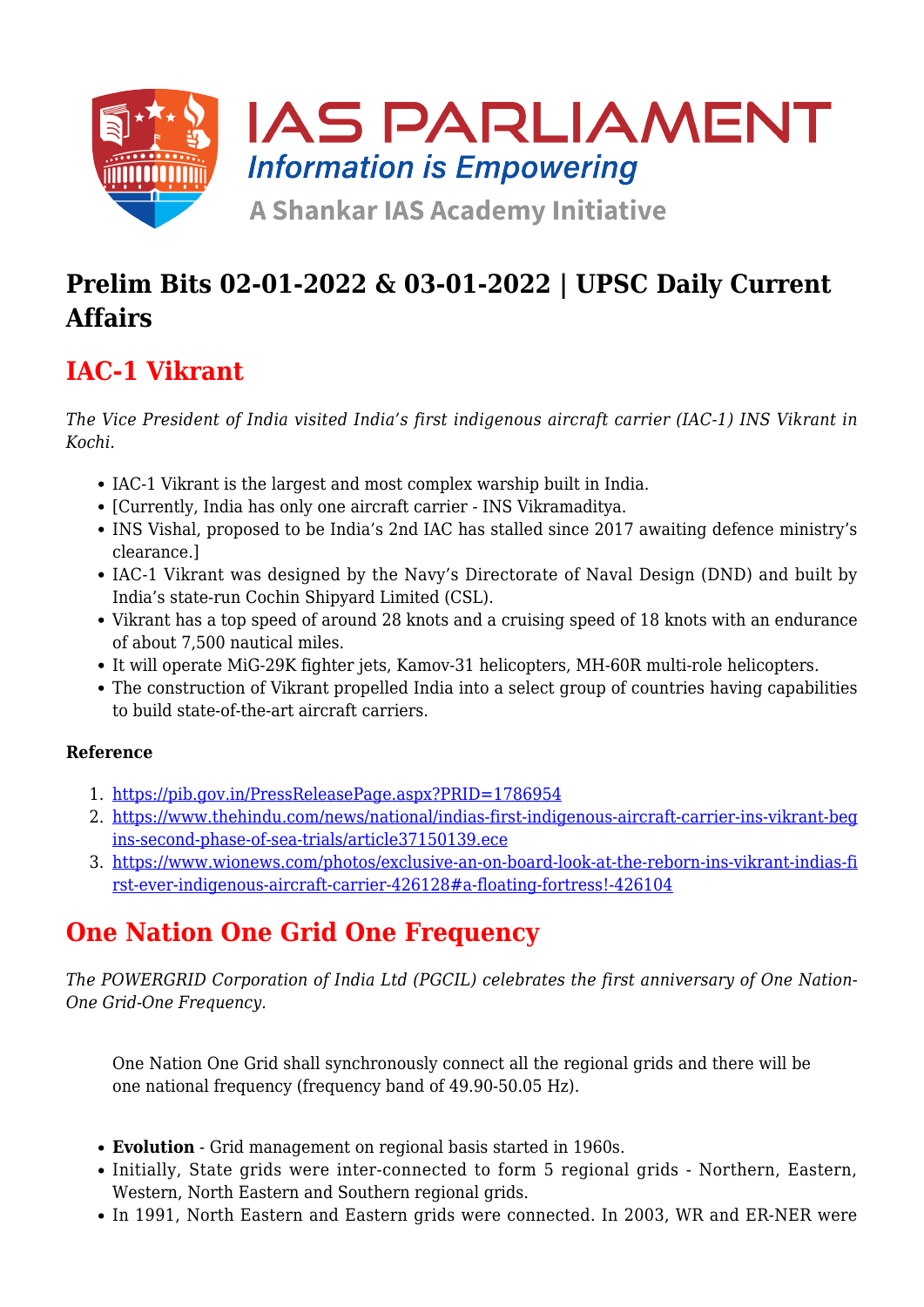interconnected.

- In 2006, North and East grids were interconnected.
- Thereby 4 regional grids Northern, Eastern, Western and North Eastern grids are synchronously connected forming central grid operating at one frequency.
- In 2013, Southern Region was connected to Central Grid in Synchronous mode with the commissioning of 765kV Raichur-Solapur Transmission line thereby achieving 'One Nation-One Grid-One Frequency'.
- **Benefits** Synchronisation of all regional grids will help in optimal utilization of scarce natural resources by transfer of Power from Resource centric regions to Load centric regions.
- Further, this shall pave way for establishing a vibrant Electricity market facilitating trading of power across regions.

#### **Reference**

- 1. <https://pib.gov.in/PressReleasePage.aspx?PRID=1786582>
- 2. <https://www.powergrid.in/one-nation-one-grid>
- 3. [https://www.livemint.com/companies/news/pgcil-celebrates-first-anniversary-of-one-nation-one](https://www.livemint.com/companies/news/pgcil-celebrates-first-anniversary-of-one-nation-one-grid-one-frequency-11640953805979.html)[grid-one-frequency-11640953805979.html](https://www.livemint.com/companies/news/pgcil-celebrates-first-anniversary-of-one-nation-one-grid-one-frequency-11640953805979.html)

### **Solatium**

*Tamil Nadu Chief Minister announced Rs. 3 lakh in solatium to the families of each of the deceased in a blast at a fireworks unit from the Chief Minister's Public Relief Fund and Rs. 1 lakh to the injured.*

- Solatium, which first appeared in English in the early 19th century, is from Latin sōlātium or sōlācium. It means "solace" or "to console".
- Solatium is a form of compensation for emotional rather than physical or financial harm.
- It is a payment made to a victim as compensation for injured feelings or emotional pain and suffering (such as the trauma following the wrongful death of a relative).

#### **Reference**

- 1. [https://www.thehindu.com/todays-paper/tp-national/tp-tamilnadu/solatium-for-victims-of-firewo](https://www.thehindu.com/todays-paper/tp-national/tp-tamilnadu/solatium-for-victims-of-fireworks-unit-blast/article38096086.ece) [rks-unit-blast/article38096086.ece](https://www.thehindu.com/todays-paper/tp-national/tp-tamilnadu/solatium-for-victims-of-fireworks-unit-blast/article38096086.ece)
- 2. <https://www.merriam-webster.com/dictionary/solatium>

# **IndiGau Chip**

- IndiGau is the world's largest cattle genomic chip launched by the National Institute of Animal Biotechnology (NIAB), Hyderabad.
- IndiGau is India's first Single Nucleotide Polymorphism (SNP) based chip for the conservation of pure varieties of indigenous cattle breeds like, Gir, Kankrej, Sahiwal, Ongole, etc.
- **Significance** This chip will have practical utility in the Governments schemes to achieve the goal of conservation of our own breeds with better characters and help towards doubling of farmers' income by 2022.